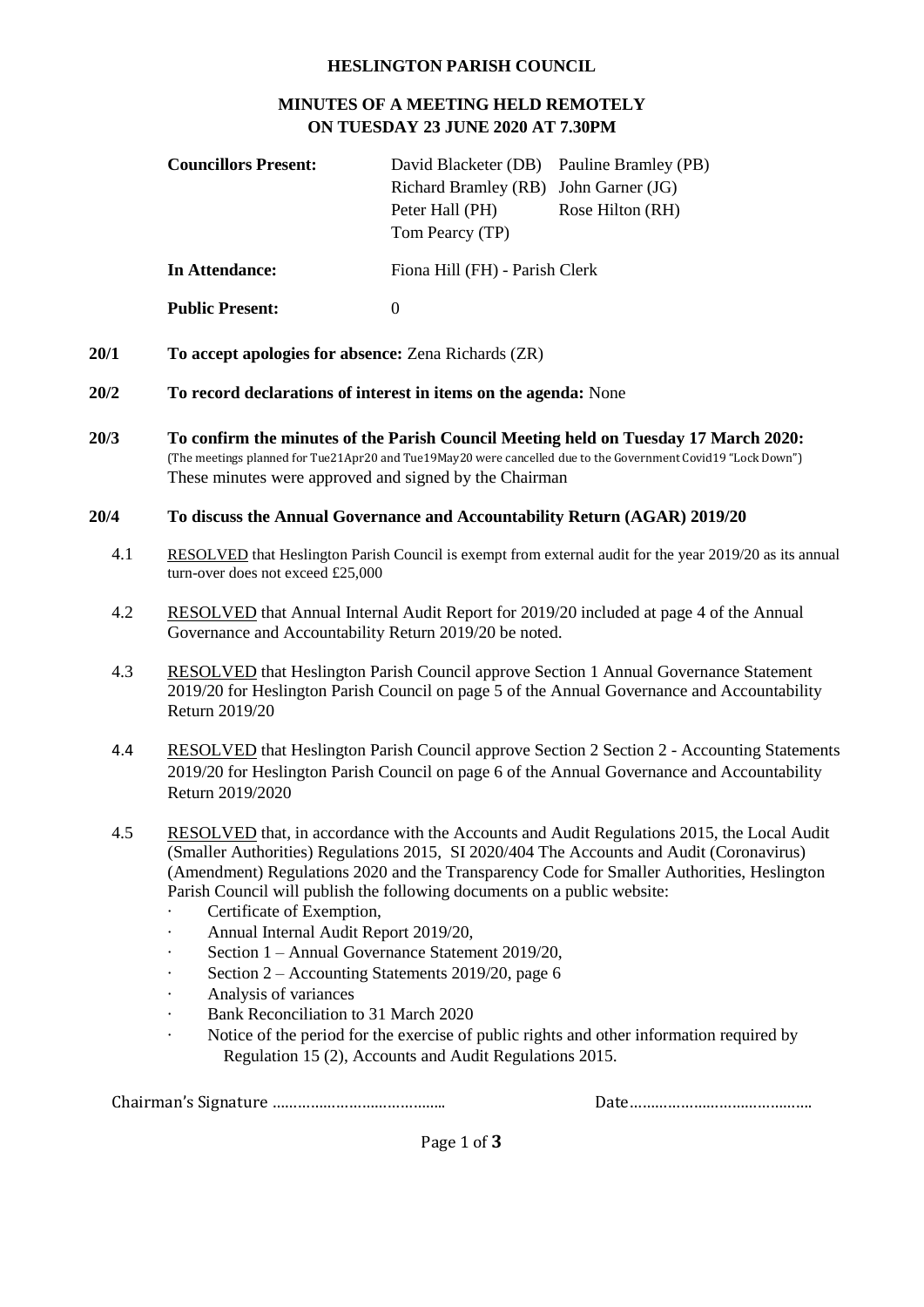## **20/5 To ratify decisions made between meetings**

- 5.1 RESOLVED In extra-ordinary circumstances, e.g. National Health Crisis (COVID19), when Heslington Parish Council is unable to meet, it empowers the Parish Clerk/RFO to do anything expedient and necessary to ensure the continuous business of the council, and to deal with mandatory undertakings in order to prevent the authority from incurring liability during the period that the delegation is applicable. The Parish Clerk/RFO will consult with the chairman and/or Vice-Chairman of the Parish Council in the decision making, but the Council acknowledge that it is the Parish Clerk/RFO that is the decision maker.
- 5.2 20/00378/LBC Disassemble of existing structures (Vinery, Orangery, Peach House, and North Glasshouses) and reassemble/replacement with new fabric. Replacement of glazing and repairs to the Carnation House. Replacement of columns and arch reveals, and alterations to the Old Porch @ Walled Garden Heslington Lane - This application was received by email on 19 March 2020, but the Parish Clerk failed to circulate around Cllrs, so a response was not submitted.
- 5.3 20/00385/FUL External and internal alterations to facilitate building refurbishment with landscaping @ University Central Hall - RESOLVED The Parish Council would submit a response as follows: Neutral/No Comments
- 5.4 20/00532/REMM Reserved matters application for the erection of a children's nursery with associated vehicle drop off and landscaping following outline permission 15/02923/OUT for a new university campus @ Land Lying To The North Of Kimberlow Lane - RESOLVED – The Parish Council would submit a response as follows: Neutral, with Comments as follows -
	- 1. Conditioning the prohibition of access (except emergency services) from Field Lane through Kimberlow Lane eliminating any future 'rat run'.
	- 2. Endorse and note that the associated car spaces will be only be for dropping off/ picking up.
	- 3. Comment that the Public Enquiry specifically granted permission for the development for University use only and associated research.
- 5.5 20/00620/FUL Construction of a pedestrian and cycle path between Field Lane and Goodricke Lane @ Land To The South Of Field Lane - RESOLVED – The Parish Council would submit a response as follows: Objection, with Comments as follows -
	- 1. The application states temporary but the correspondence indicates it will be permanent
	- 2. It appears to join Field lane at the site of the bus stop which would seem to be hazardous
	- 3. The additional hard landscaping of these buffer zones, on a hydrologically sensitive site, risks leading to further and further erosion of this green open space 'buffer' as the approved Campus east 'boundary' and accompanying developments drifts north over time.
- 5.6 20/00737/FUL Variation of condition 4 (approved plans) of permitted application 19/02540/REMM for alterations to amend location of bin store and reconfiguration of external store @ Proposed Research Centre Lakeside Way - RESOLVED – The Parish Council would submit a response as follows: Neutral/No Comments
- 5.7 20/00997/TPO Prune 1no. Sycamore and 1no. Ash protected by Tree Preservation Order no. 15/1986-W3 @ Boiler House Innovation Way RESOLVED – The Parish Council would submit a response as follows: Neutral/No Comments

Chairman's Signature ………………………………….. Date…………………………………….